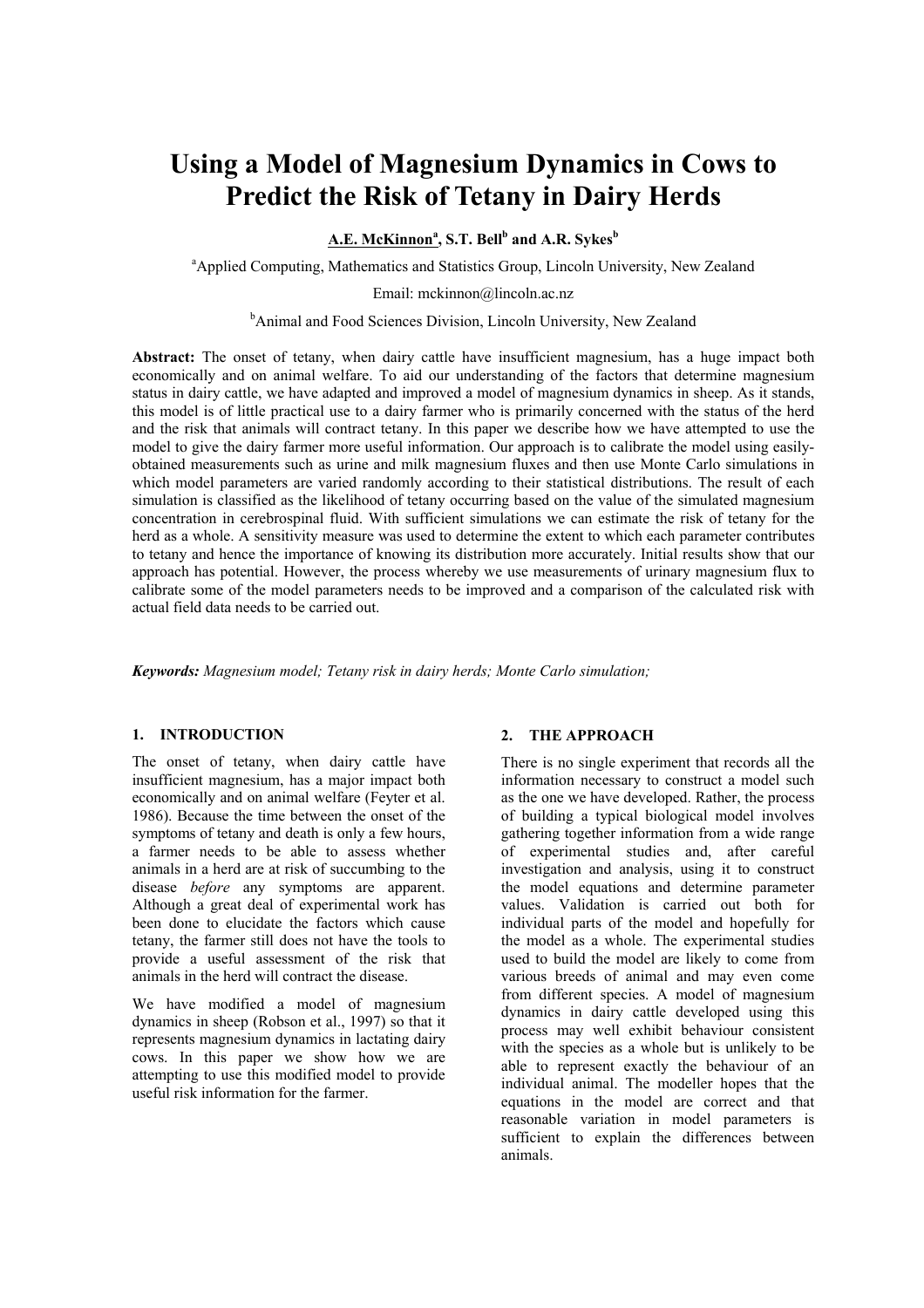

**Figure 1.** Schematic diagram of the model of magnesium dynamics in dairy cows. The arrows indicate magnesium fluxes. Full details of the model equations are available from the authors

In a particular herd, parameters will vary between animals, so that some will be more likely to contract tetany than others. If we have a disease criterion expressed in terms of one of the model's state variables, we can carry out Monte Carlo simulations to assess the risk that animals in a herd will contract the disease. Parameter values are selected randomly from their distributions; for each simulation we can determine whether that "animal" will contract the disease by comparing its state variable value with the disease criterion. If the number of diseased animals is  $N_d$  and the total number of simulations is *N*, then provided *N* is sufficiently large, the risk of disease is calculated as:

$$
R_d = \frac{N_d}{N} \tag{1}
$$

There are some issues that need to be addressed when taking this approach:

1. There are a large number of parameters in the model some of which may have only a small effect on whether the animal contracts the disease. It would be sensible to carry out a sensitivity analysis and identify the parameters that most affect risk so that further effort can be put into improving knowledge of their distributions rather than those of parameters that have little effect.

2. The value of  $R_d$  from (1) would be for the species as a whole as determined by the overall model and would not give a farmer any useful information about the risk for a particular herd. The model needs to be calibrated to the particular herd under study.

The sections that follow describe the model of magnesium dynamics in cattle and how we have dealt with the issues above as we have attempted to use the model to estimate the risk of tetany in dairy herds.

## **3. THE MODEL**

A schematic diagram of the model is shown in Figure 1. The modifications of the previous model pertaining to sheep (Robson et al. 1997) are mainly in the areas of lactation, hindgut secretion and absorption, urinary magnesium loss, saliva flow into the rumen and the transfer of magnesium to the cerebral spinal fluid that is its site of action as far as tetany is concerned. The model is expressed as a set of ordinary differential equations. Distributions for model parameters were taken from published data where this was available or else they were set following discussion with relevant scientists. Very little experimental work is available in relation to the hindgut absorption and secretion of magnesium so there is significant uncertainty in relation to those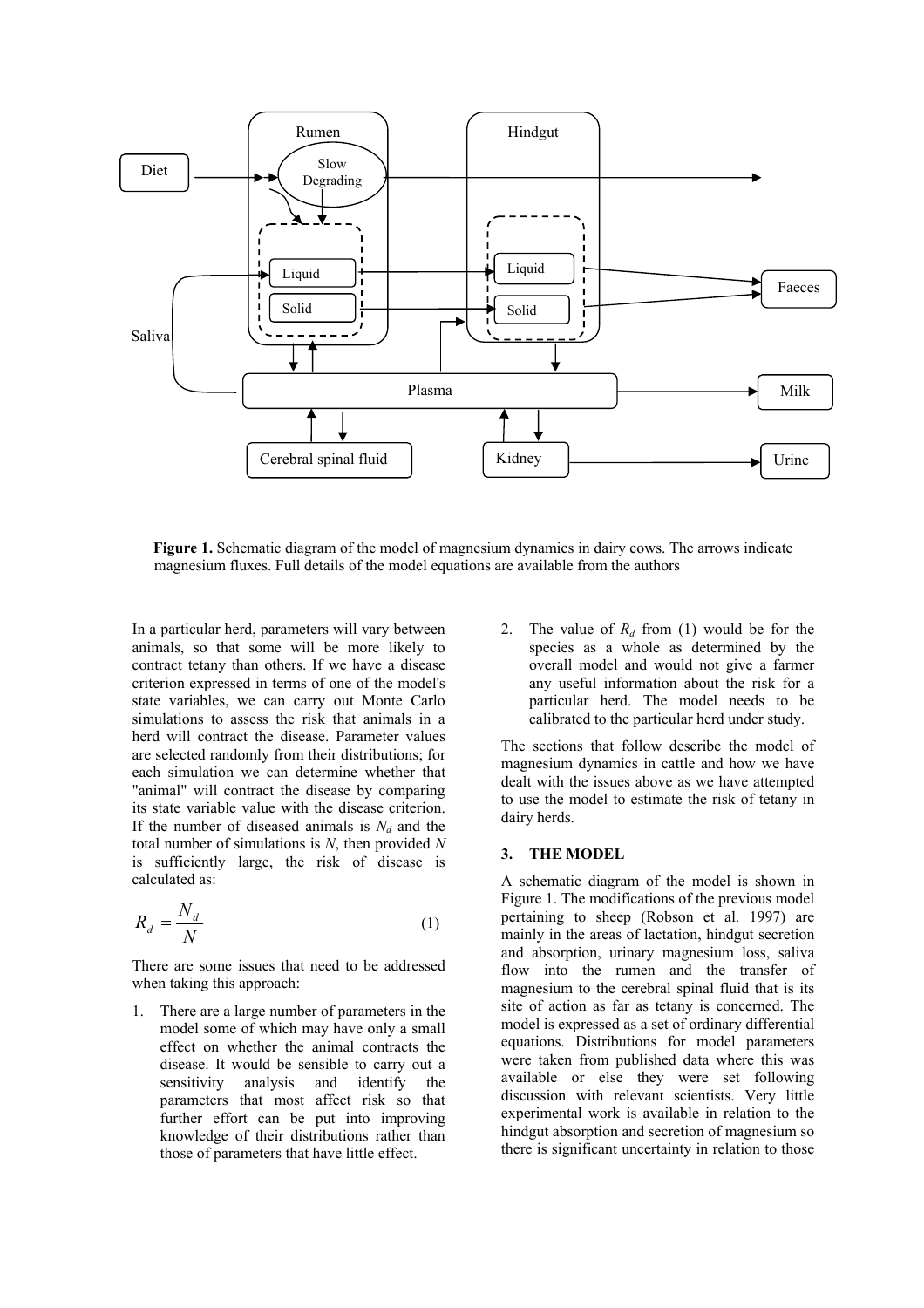parameters. Full details of the model equations and parameters are available from the authors.

Each simulation run on which this work is based was for a period of 10 days. Feeding periods were programmed to occur following normally observed patterns. Values used in the risk calculation were taken just before the commencement of the final feeding period, when they would be at their most critical.

## **4. RISK CRITERION**

Authors such as Allsop & Pauli (1975) and Meyer & Scholz (1972) have shown that tetany occurs when the concentration of magnesium in the cerebral spinal fluid  $(M_{CSF})$  falls below about 0.6 mmol/L. Accordingly, a simulated animal was consider to have contracted tetany when

$$
M_{CSF} \leq 0.6 \text{ mmol/L.} \tag{2}
$$

Calculation of risk using equations (1) and (2) gives an assessment of the risk if the herd continues to be subject to the same environmental conditions. But a farmer would also want to know what the risk would be if the situation was perturbed, perhaps due to bad weather causing a feeding period to be missed or if an increase in milk production was imposed.

## **5. SENSITIVITY ANALYSIS**

To identify the parameters that predominantly influence the risk of disease, Monte Carlo simulations were carried out allowing all parameters to vary according to their distributions. The result of each simulation was classified as having contracted tetany (*T*) or not as determined by equation (2). For the *i*th parameter, the mean  $X_T^i$  and standard deviation  $\varepsilon_T^i$  of values for which tetany occurred were calculated and compared to the mean  $X^i$  and standard deviation  $\varepsilon^i$  for all values for that parameter used in the Monte Carlo simulations. The comparison was done using a t-test. Parameters not showing a significant difference between the two categories after 20,000 simulations were not varied in subsequent analyses. The sensitive parameters are listed in Table 1.

# **6. MODEL CALIBRATION**

To make the risk assessment as specific as possible to the herd under study, we would like to be able to obtain information about the distribution of every model parameter in relation to that herd. That is clearly impractical. There are a few herd-specific measures available and we must use this information as best we can.

|                 |  |  |  |  |  |  |  | Table 1. Parameters in the model of magnesium  |  |
|-----------------|--|--|--|--|--|--|--|------------------------------------------------|--|
|                 |  |  |  |  |  |  |  | in dairy cows that predominantly influence the |  |
| risk of tetany. |  |  |  |  |  |  |  |                                                |  |

| <b>Parameter Symbol</b> | <b>Description</b>                         |
|-------------------------|--------------------------------------------|
| $C_{D}$                 | Concentration of<br>magnesium in the diet  |
| $S_{HG}$                | Hindgut absorption<br>constant             |
| $C_{K}$                 | Concentration of<br>potassium in the rumen |

# **6.1. Milk Production**

Daily milk production for the herd as a whole is routinely measured as part of normal herd monitoring. This provides an estimate of the mean of the milk production parameter. The milk production of individual animals is measured as part of a herd test 2 or 3 times per season, providing an estimate of the standard deviation of the daily milk production for the herd. The mean of the distribution (assumed to be Normal) is adjusted according to the herd's daily production data. The magnesium concentration in the milk of each animal is relatively stable (Thielen, 2000) but there is significant variation between animals (McCoy, et al., 2001). This information is also potentially available from the herd test.

# **6.2. Urinary Magnesium**

Kits are available for routine estimation of the daily flux of urinary magnesium (*Mu*) of individual animals. This provides an estimate of the mean and standard deviation of *Mu* for the herd. However, *Mu* is a model output, not a parameter. Therefore, to use these measurements to improve our knowledge of the distributions of model parameters, we need to carry out some sort of fitting process. As shown in Figure 2, distributions for the parameters  $\{P_i, i \ni 1..N\}$  will produce a distribution for  $M_u$  as a result of the Monte Carlo simulations. The challenge then is to adjust the distribution of each parameter  $P_i$  until the simulated and measured distributions for  $M_u$ match.

In this initial study, we have taken the following simple manual approach to this fitting problem:

1. Rank the three parameters that predominantly determinine tetany (Table 1) in the order in which they are likely to be most strongly related to  $M_u$ . The ranking was done by inspection of the model equations. This resulted in a ranked set of parameters  $\{P_i, i\}$ 1..3}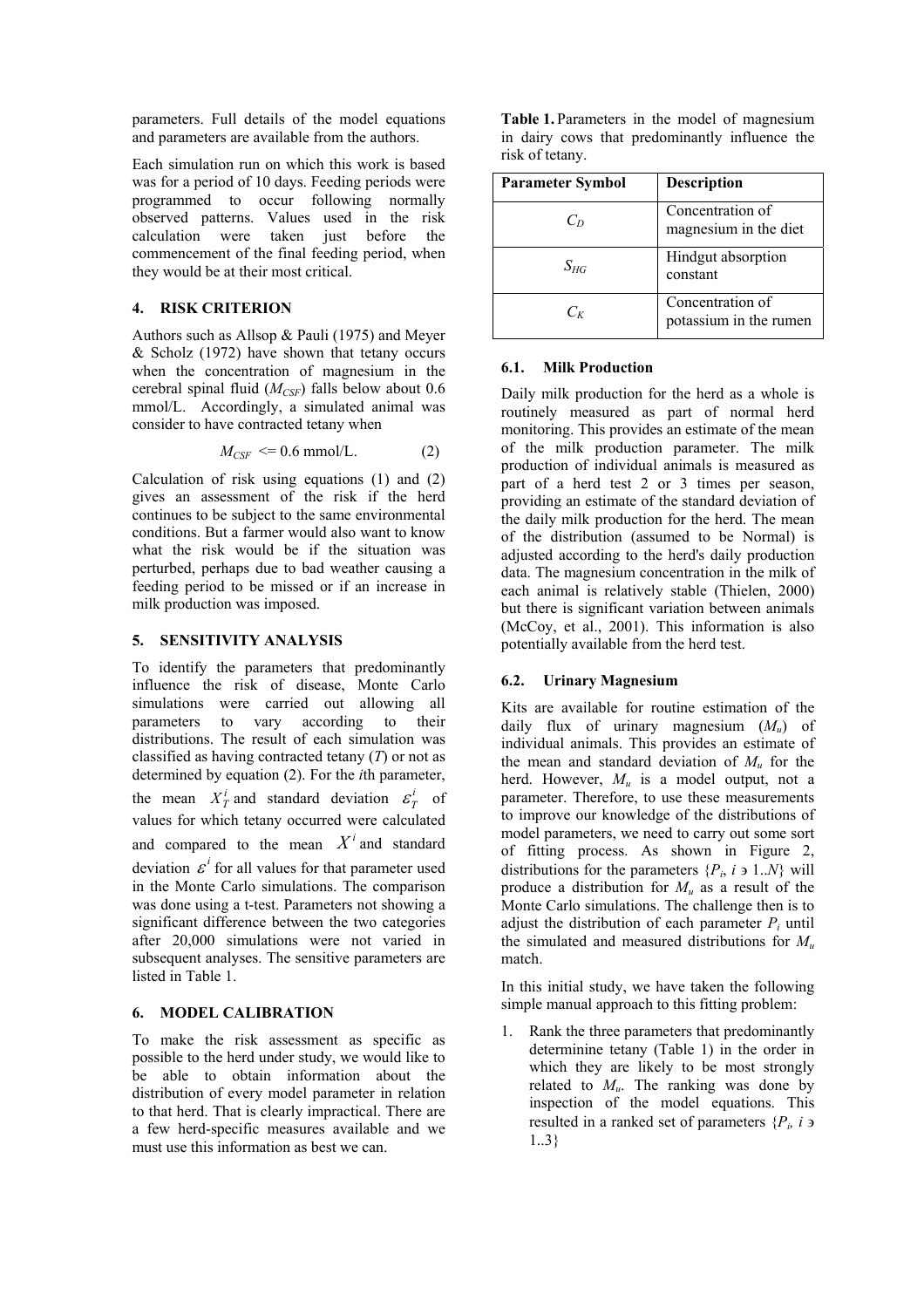

distribution of urinary magnesium flux  $M_u$ **Figure 2.** The relationship between the distributions of model parameters *Pi* and the

- 2. With the mean of each  $P_i$  initially at its standard value and the standard deviations of *Pi* set to zero, iteratively adjust the mean of each parameter in turn to give the best fit between the means of the measured and simulated *Mu* values. The iterative adjustments were constrained to prevent parameter means going outside predetermined physiologically reasonable ranges.
- 3. Using the mean parameter values resulting from step 2, iteratively adjust the standard deviation for each parameter in turn until the best fit between the measured and simulated standard deviations for  $M_u$  is obtained. The iterative adjustments were constrained to prevent the standard deviations from being greater than 30% of their respective means values.
- 4. Refine the mean values of the parameter distributions previously determined as the means and standard deviations are not independent in their effect on the calculated *Mu.*

With this simple approach to refining the parameter distributions, no real meaning can be assigned to the values that result. The ranking of the parameters as set out in step 1 of the process described above prevents that. Also, because the parameters were adjusted one at a time and in sequence, any covariation that might exist between model parameters is prevented from having an effect. However, our objective is to calibrate the model to the measured  $M<sub>u</sub>$  data only so that we can calculate the risk of tetany in the herd. To assess whether our approach to finding the parameter distributions impacts the risk calculation, we changed the rank of the three parameters in step one and repeated the process.

## **7. RESULTS**

As an initial assessment of this approach to determining the risk of tetany in a dairy herd, we applied it to a fictitious case as specified in Table

to assess this approach to estimating risk. These distributions are consistent with a normal healthy herd.

| Distribution of milk<br>production              | Normal with mean 18.5<br>$\rm L/day$ $\quad$ and $\quad$ standard<br>deviation 2 L/day |
|-------------------------------------------------|----------------------------------------------------------------------------------------|
| Distribution of urine<br>magnesium flux $(M_u)$ | Normal with mean 1.0<br>gm/day and standard<br>deviation 0.5 gm/day                    |
| Mean milk magnesium<br>concentration            | $85 \text{ mg/L}$                                                                      |

### **7.1. Model Calibration**

As explained previously, the distribution of daily milk production could be directly assigned to the distribution of the relevant model parameter.

The results of fitting the distributions of the three model parameters to the distribution of urine magnesium flux are given in Table 3.

**Table 3.** Means and standard deviations of the (Normal) distributions of model parameters obtained by fitting to the distribution of urine magnesium flux. The results for two different rankings (A and B) of the parameters are shown.

|                  |      | Fitted<br><b>Distrib</b> |      | <b>Fitted</b><br><b>Distrib</b> |
|------------------|------|--------------------------|------|---------------------------------|
| <b>Parameter</b> | Rank | μ                        | Rank | μ                               |
|                  | A    | σ                        | B    | σ                               |
| $C_D$ (gm/kg)    |      | 1.97                     | 3    | 2.0                             |
| Dry Matter)      |      | 0.16                     |      | 0.25                            |
| $S_{HG}$         | 2    | 1.8                      | 2    | 1.55                            |
|                  |      | 0.1                      |      | 0.0                             |
| $C_K$ (mmol/L)   | 3    | 15.0                     |      | 20.0                            |
|                  |      | 5.0                      |      | 0.0                             |

#### **7.2. Risk Calculation**

With the parameter distributions for  $C_D$ ,  $S_{HG}$  and  $C_K$  determined as described, and with all other model parameters allowed to vary according to their distributions, it is now possible to calculate the risk of tetany according to equation (1) using the criterion (2). As previously discussed, the farmer may well be interested in how the risk might vary when the environmental conditions are